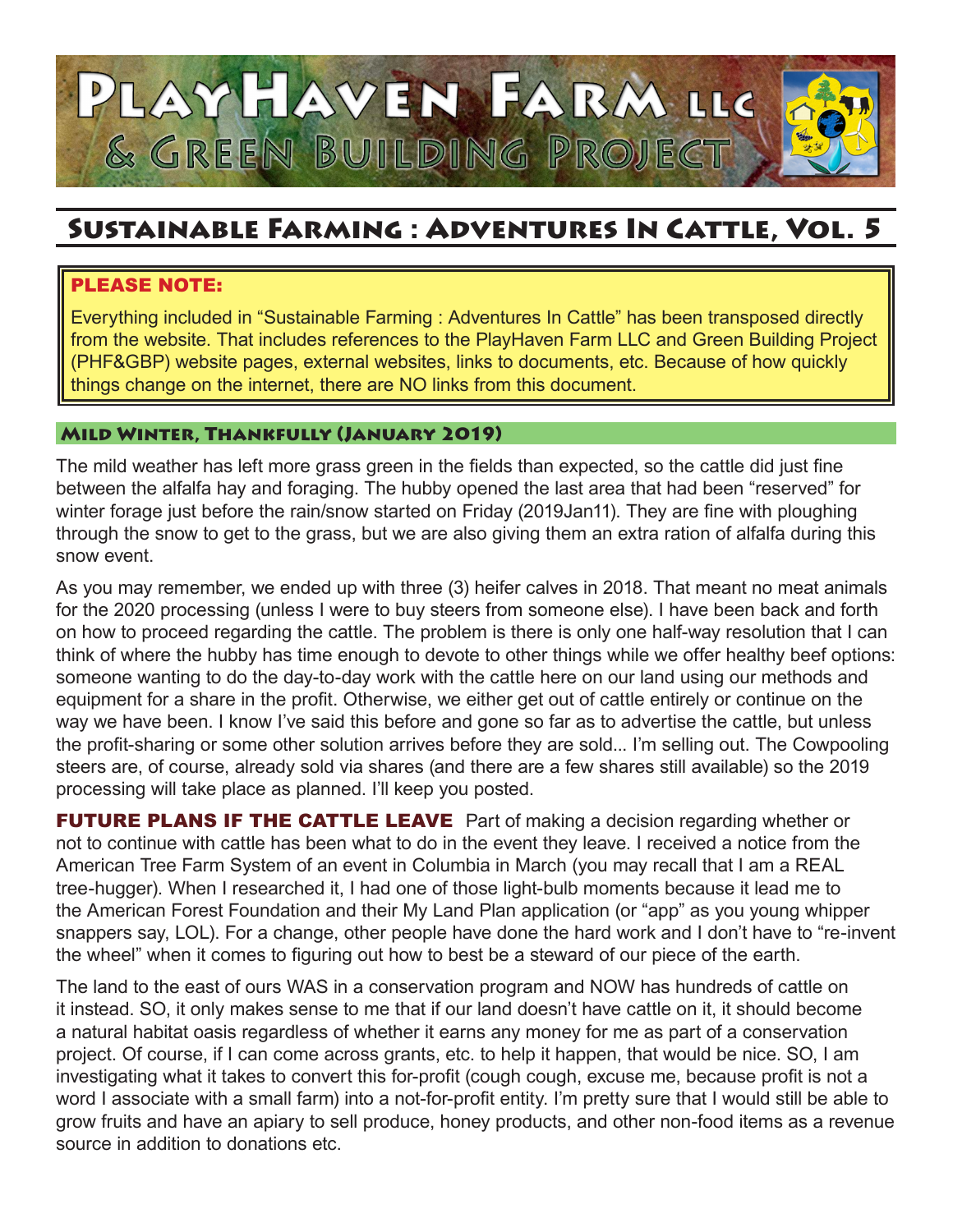## That's All, Folks! (March 2019)

The cattle are doing just fine between the alfalfa hay/foraging and the few big round bales we were able to get in February. I had anticipated having to create hay "bunkers" for feeding the alfalfa but the cattle did not spoil any of it and were fine eating it off the ground/snow. The hubby did a fantastic job doling it out so that everyone got their share and even got into the habit of giving it to the cattle first to distract them before heading over to the two (2) big round bales to shift that hay as the bales became sculpted.

I told you I'd keep you posted and here it is: I'm selling out. Not only were we not able to find someone to work the herd for a share of the profits, we had a major life-style change the beginning of March. The details are not for public consumption and it is not necessarily a bad thing; it simply means there is no way we can continue having livestock on the farm.

The herd is for sale via this website and a few other cattle sale sites. \*\*Update September 2019: the Cattle for Sale page has been archived in a PDF (Sustainable Farming : End Game - Cattle) if you are interested in that information.\*\*

## The Last Vet Visit and Heifers Away (April 2019)

The heifers were the first to sell. I discounted the price if they were purchased as a trio to be kept together at their new home. They were sold to a fellow in Oklahoma who was getting into cattle and would be part of his foundation herd.

The Oklahoma fellow was A-OK with taking delivery after the heifers were weaned and vetted.

The weaning occurred without any problems but then the Spring rains came with a GUSTO! We had planned to do the vet visit in the same general area in the West Pasture as in past years. However, when we attempted to enter the field with the portable corral, our vehicle got stuck at the gate and we had to abandon that plan and move the vet visit back a week.

The hubby set up the corral in the pasture to the south of the house since the gravel road to the house was not impacted by the heavy rains.

Luckily, we had several days without rain before the vet came out and he was able to get his rig in and out with only moderate rutting in the pasture.

This was the first vet visit that we saw problems of any kind with our animals.

• The heifers had contracted Bovine papillomavirus (BPV) which isn't a big problem unless you are showing your animals because they get warts from it which fall off after a few months and that may leave some scarring. I thought what I was seeing was ticks that had not fallen off yet (and even that would have been unusual because I'd never seen ticks on the cattle before). This virus is dealt with by a healthy immune system (no other treatment required) and once the cow has had it, it can't get it again and as long as the warts are gone, they are no longer carriers. Thankfully, the buyer was not concerned and it did not affect our agreement. It also was not a problem for transporting them across state lines. And yes, I did check with the vet on that in addition to researching it myself.

Additionally, we have no way of knowing how they contracted the virus. It is not considered an airborne virus. The only thing we can assume is that the cattle put into the field to the east of ours was a carrier and must have touched one of the heifers over or through the common fence line. But, that is simply a guess.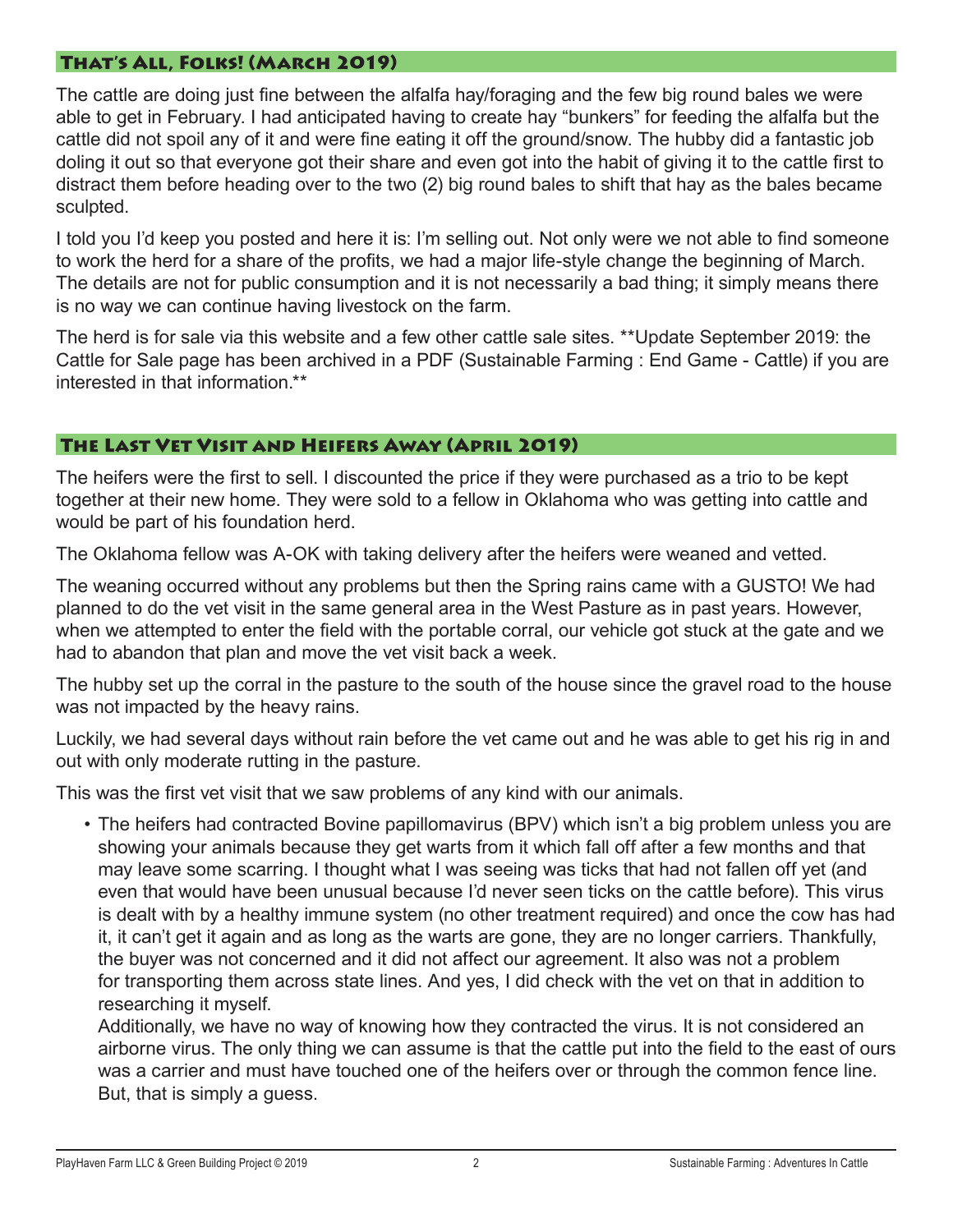- The entire herd was infested with lice. Now, cattle lice is different from the lice we humans get and, no, they do not transfer to humans. The issue is that because they itch, the cattle were rubbing off their coats more than is normal to get the winter growth off. That makes the cattle look very patchy. The vet treated the heifers (and the hubby will deal with the rest of the herd).
- The condition of the herd generally was not as good as it has been in past years. But considering that they did not get the good, quality hay we usually get and had to make due with some old hay and the doled out alfalfa, they were at least equal to what the vet usually sees in cattle in the Spring... "sixes and sevens" (which I'm given to understand means a bit better than average condition).

The hubby had been concerned that Fernie had something going on with one of his hooves and wanted the vet to examine him. So, unusually, we herded him into the corral with the rest of the cattle for the vet visit. He was the first to head out toward the head gate but balked once he realized it and backed all the way into the corral again, blocking the alley to the "exit".

Because of Fernie, it took MUCH longer than usual to manuever the herd around him and get them into the chute to either be separated out to the other field or into the head gate. And, yes, he ended up being the last cow in the corral and refused to enter the chute so long as the only exit was through the head gate. Eventually, I made the executive decision that we would open the side panel and let him go to the field with the rest of herd without being examined by the vet.

As soon as we opened that side panel, Fernie walked calmly into the chute and to the the acceptable exit and stopped in such a way that the vet was able to examine (from a distance) his hooves. He stood there calmly for as long as the vet needed and when the vet was obviously done, Fernie calmly made his way to the other pasture with the rest of the herd. LOL, you just can't make this stuff up!

Oh, the diagnosis about Fernie's hooves was that they were overgrown (not having anything hard to wear them down) and the one the hubby was concerned about had a "sand crack" probably from being the favored leg when he put all his weight on less than all four (4). The vet recommended that the new owner be made aware and if they have the opportunity, to trim the hooves and treat the crack. No big deal.

This vet bill turned out to be more than double what I have come to expect and so I am very happy that it was the last one. I am also happy that I won't have to use that vet again. It was a different person from the same office that I have used in the past and I'm not thrilled about him issuing treatment for things without getting my authorization first.

**THE HEIFERS GO AWAY** We decided to leave the corral where it was because of all the rain. I did arrange for a large load of gravel on the driveway into the West Pasture, but even with it, the pasture was too wet to get a truck and trailer in and out.

Once again, we had a few days without rain before the Oklahoma fellow arrived to load the heifers.

We once again herded the cattle into the corral (except Fernie)... but this time Brisket (the oldest of the steers) decided he was NOT going into that situation again and pushed his way through the electric wire (which was off because we were out there working the cattle) into the open pasture. Luckily, he wanted to be with Fernie, so the hubby opened the gate to the other pasture and Brisket made his way over there. The hubby put the wires back in place for the vet visit and we were able to separate the rest of the herd easily from the heifers, leaving them in the corral.

The Oklahoma fellow had a new trailer and had put a nice bedding of hay in the bottom for the long drive home. The heifers easily loaded into the trailer and their new life. I received an email from the Oklahoma fellow when they arrived home that all was well. Wasn't that nice.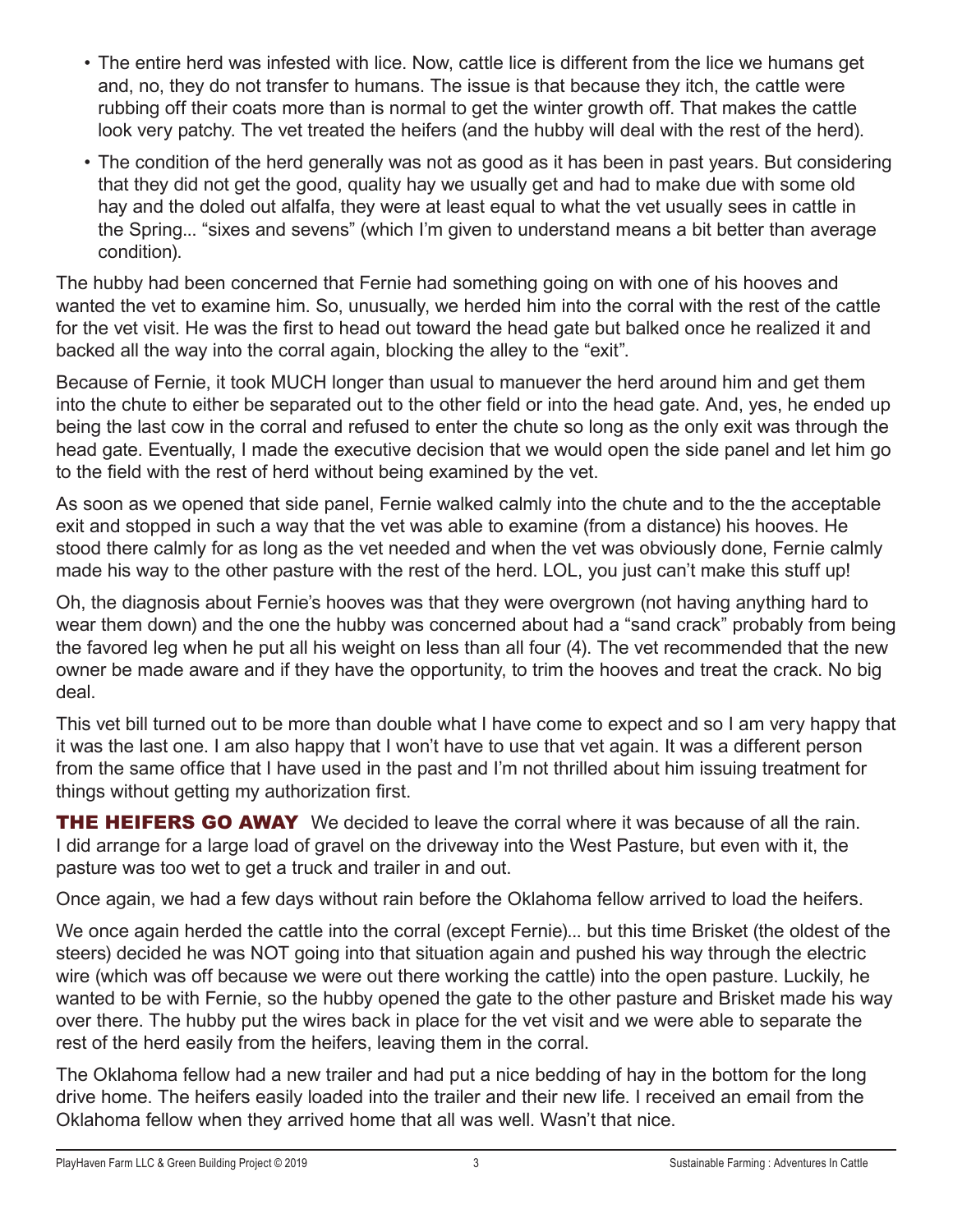#### Sold! (May 2019)

The breeding stock cattle are officially sold. They will be at the farm for a few more weeks until they are transported to their new home at Farrar Family Farm (https://www.facebook.com/ farrarfamilyfarmkc/). I am SO happy that they are going to another sustainably operated farm not far from the Kansas City Metro. You and I can BOTH continue to get healthy food!

The steers go to be processed on June 21st and the breeding stock will be transported to their new home not long after.

NOTICE! There is SOME retail beef available from the 2018 processing still available! This is the same beef that took a 5th place in the American Royal Steak Competition! Whether you just want to buy some tasty, local, grass-fed AND finished beef or you want to see what it tastes like before you commit to a Cowpooling Share, I have cryo-vac sealed beef for sale!

I am accepting deposits for the 2019 Cowpool Shares UNTIL JUNE 14TH - two (2) steers are completely sold, but there are shares available in the remaining steer for 2019. Whatever is NOT sold via cowpool shares will be USDA inspected for Retail Sales.

Domino had her calf on Mother's Day - how fitting! It was a REALLY BIG SUPRISE because we were not expecting her to calf until June... which means that Fernie bred her the very first estrus cycle following the birth of Summer (her previous calf) on the Summer Solstice. It took a couple of days, but we have determined that her calf is a male. If things go the way they did last year, it looks like she may not only have a calf but be bred again as well. Luckily, that is OK with the new owners. Momma and baby are just fine and it is nice to have a calf running around again.

## The Last Processing (June 2019)

I was really obsessing about getting the steers separated from the rest of the herd for processing this year. As you may recall, we have had issues with getting them into the portable corral and or trailer before. Then Brisket escaped during the attempt to corral them for the heifer transport. AND, to make matters worse, Brisket continues to disregard the electrified polywire (which is not always electrified these days for various reasons) to get to better grass than the rest of the herd. Unfortunately, the bull calf usually joins him (not having enough "grounding" to get a shock anyway).

Anyway, the hubby went to GREAT pains to create an escape-proof alley to the corral (5-wires on both sides, each side with a separate electric source so they could be live while we were moving the cattle). I asked for good energy from Facebook folks about moving the cattle without incident into the corral and then trailer for processing.

By June 21st, the West Pasture was usable again, so we set up the corral under the tree and arranged the chute so that the truck/trailer could be facing the gate to the road and placed on the gravel driveway. The hubby arranged with a friend/farmer to borrow his bigger trailer/rig and got everything in place the night before.

Then we herded the cattle into the alley and ... wouldn't you know it! ... Brisket AND the bull calf pushed through the electrified fence in different spots! Both of them got "bit" this time, but the bull calf pushed back through to be with Domino almost immediately. Brisket was in the big, open pasture and there was going to be one HECK of a time getting him where we could control him in any way. THEN A MIRACLE HAPPENED! Brisket followed the rest of the herd along the alley (on the wrong side) and at the last minute pushed BACK THROUGH the wires so that he walked INTO the corral with the rest of the herd!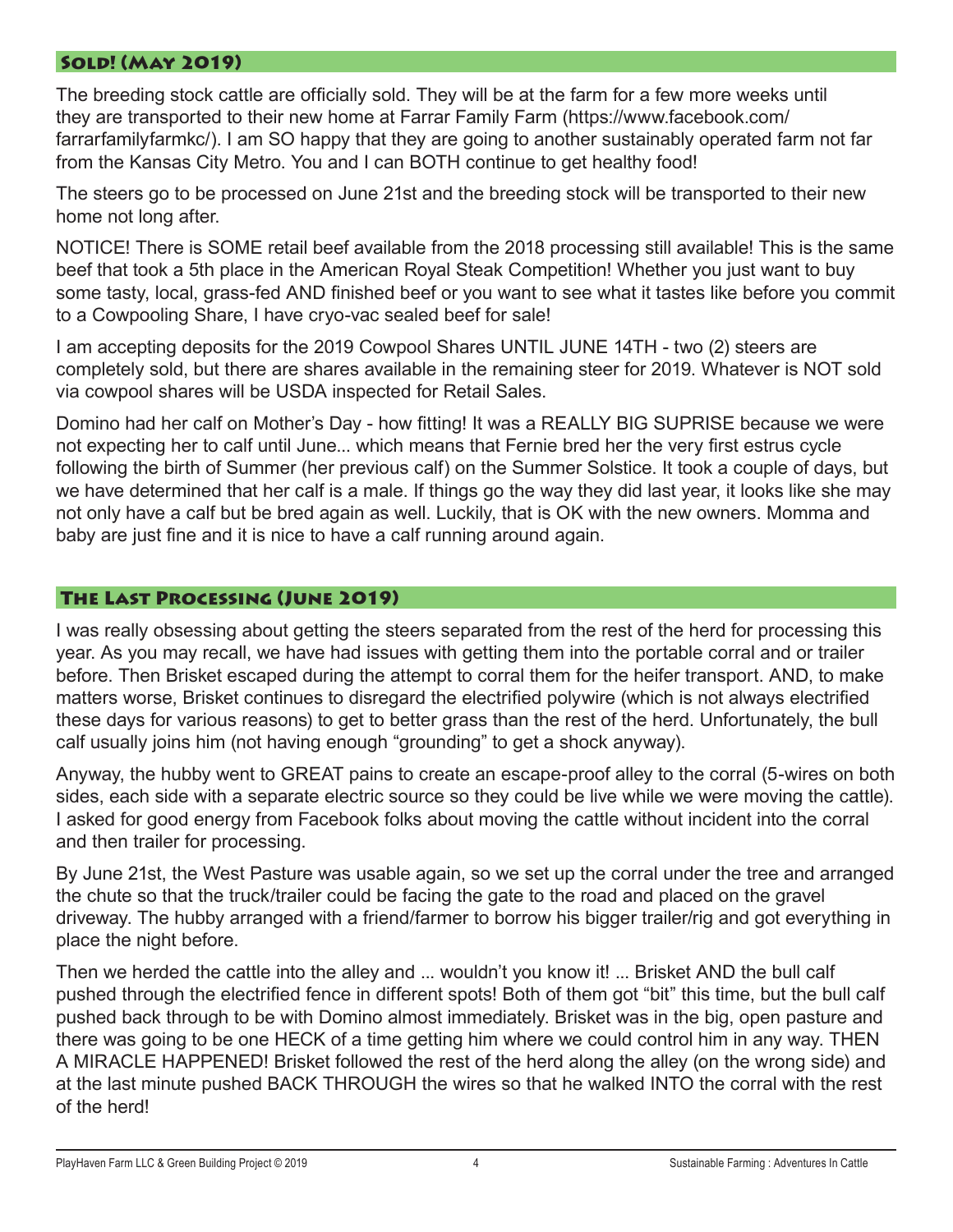We were flabbergasted! But not so much that we didn't close the gate behind them! As usual, Fernie was slowly making his way up the alley still, so instead of opening the corral, he was able to by-pass the corral and go directly into the pasture we set up for the cows to go into during the separation phase (directly next to the trailer).

Don't ever tell me that prayers and positive intentions don't work! It is the ONLY thing that can be credited in this situation.

We separated the cows (and bull calf) from the steers that evening, leaving the steers in the corral to load into the trailer the next morning. Thankfully, that bull calf having gotten a taste of the polywire kept him close to his Momma from then on!

It was easy in the morning to just open up the trailer and chute then hustle all three (3) into the trailer. Once they were inside the trailer, we shifted them into the front compartment and all was well. The only issue we had was the hubby missed a piece of wire that held the trailer to the corral panel chute and we ended up breaking a couple of welds on the gate panel (heavy sigh) before we realized it was still attached.

The forecast was for a major storm and we HIT that storm about halfway to Paradise Meats! Lightning, Thunder, Heavy Rain, Straight-Line Winds! Good thing the steers were in an enclosed trailer! All we could do was keep going. By the time we got to Paradise Meats it was barely sprinkling, the sun was shining and all was well. We were the first in line and the steers were HAPPY to get out of that trailer! SUCCESS! (And yes, as always, before we left, I blessed and thanked them; then I cried on the way home.)

# Saying Goodbye Isn't Easy (June 2019)

The plan was for Gabe Farrar to follow us from Paradise Meats (he was also dropping off cattle for processing) back to the farm and transport the breeding stock to his farm the same day. That huge storm changed our best-laid plans.

We talked after he delivered his cattle and decided it would be smart for us to check the water situation in that West Pasture before he headed our way. Good thing, too. We had 1.75-inches of rain in about 30-minutes and the pasture was soggy! So we decided to put it off a week (and hope that the ground had time to dry out enough).

Once again I asked the Facebook folk to put good energy into moving the cattle into the corral (since they would be going back to the pasture with lots of grass and the pond), that the ground dried out enough to support the weight and traction of a truck and livestock trailer and that the transport to the new farm would be without incident.

My concern NOW was: would Fernie load onto a trailer? I'd been on the internet looking into how to get a 1500 lb bull onto a trailer. The advice I found was this: have treats and/or a cow in it first and don't have any time restriction... let the bull decide to go into the trailer. Gabe had the same ideas plus brought a couple of "paddles" they use to direct their cattle.

It was REALLY hot the following week and we decided to wait until Gabe arrived to herd the cattle up the alley and directly into the trailer so he could beat the heat as much as possible and get back to the farm early in the day.

If its not one thing its another! Gabe was late and we got a call telling us he was on his way but was driving a different rig. It turns out his usual truck started having problems 15-minutes from the farm and, luckily, someone was available to drive the other truck to his location where they switched it out. This is farm life, folks!